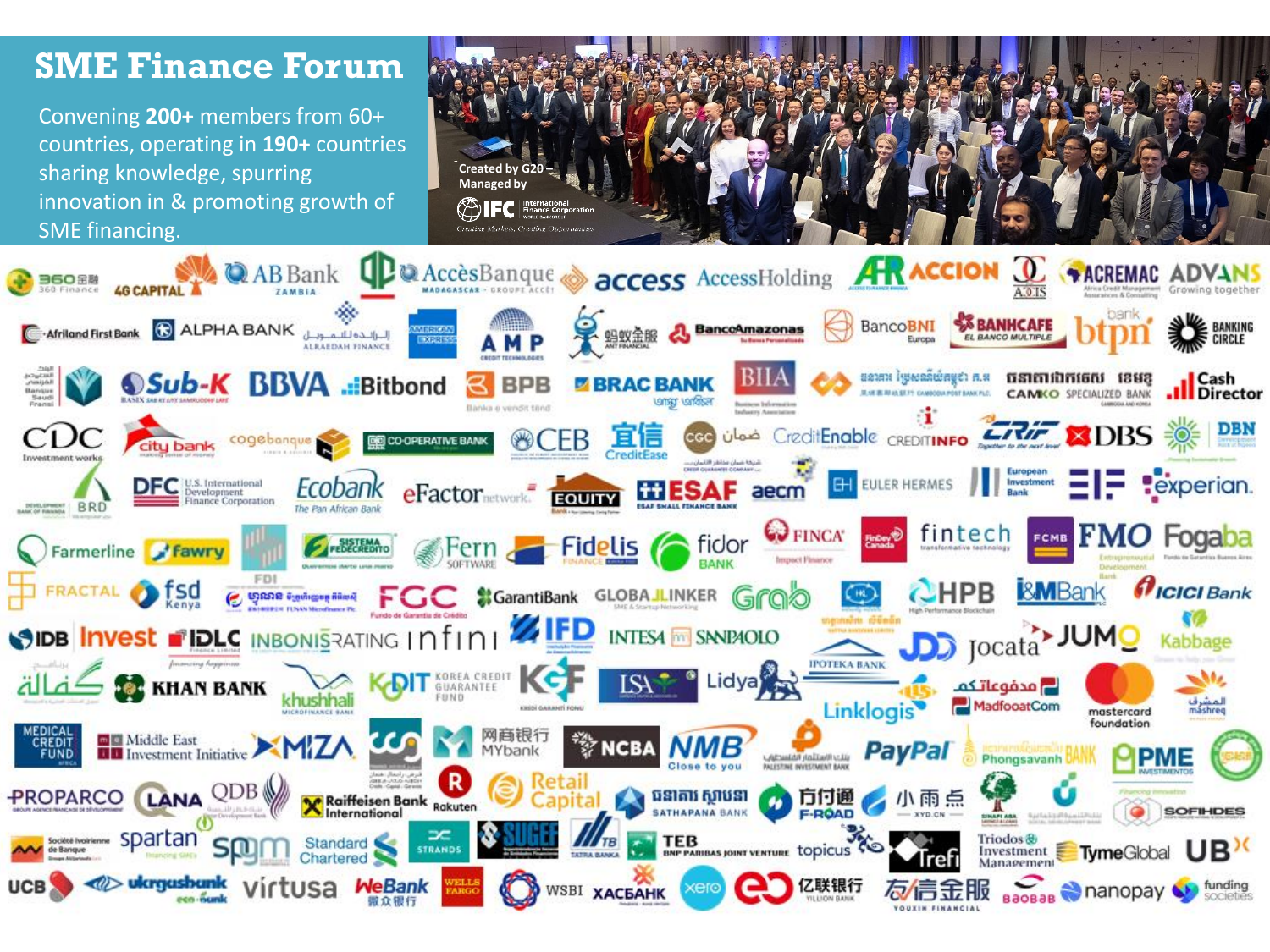# Member Benefits



- Communities of practice
- **E** Immersion Programs
- Study Visits
- **•** Online library/Publications
- **LinkedIn discussions**
- Monthly webinars
- **E** Global/ regional & partner events
- **E** Fintech expo/demo
- Tips from experts
- **SME** data



- Networking
- Contacts brokering
- **B2B** marketplace



- Connecting industry with policymakers
- Voice in key policy bodies -G20, AFI, APEC/ ABAC, Basel
	- institutions, OECD



Being a member of the SME Finance Forum gives us insight into innovations around the world. **Selim R. F. Hussain, CEO, BRAC Bank** 



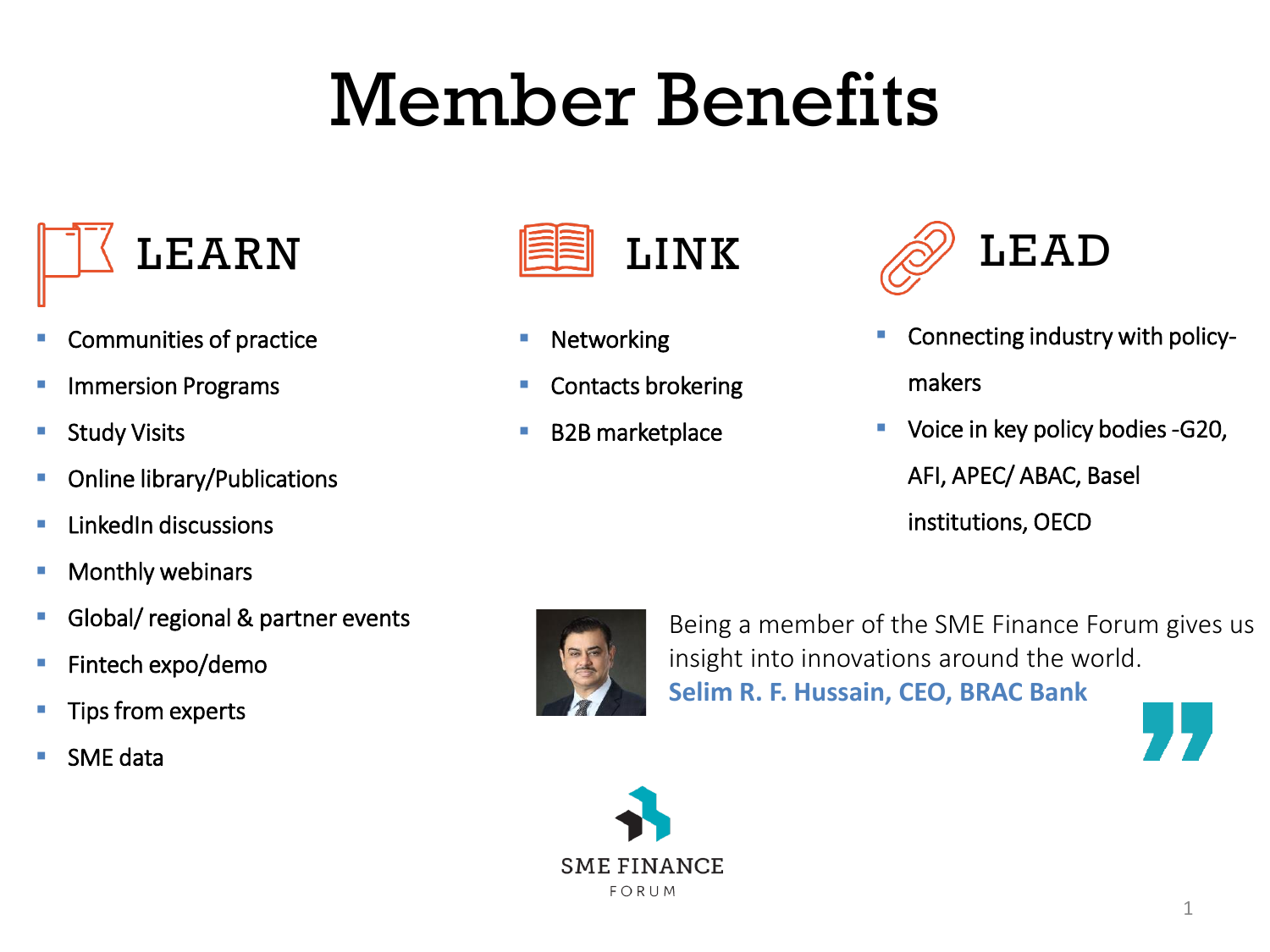**All Respondents (February)**

*71 Respondents from 44 different countries (HQ) representing work in 143 countries*

*Type of Respondents*

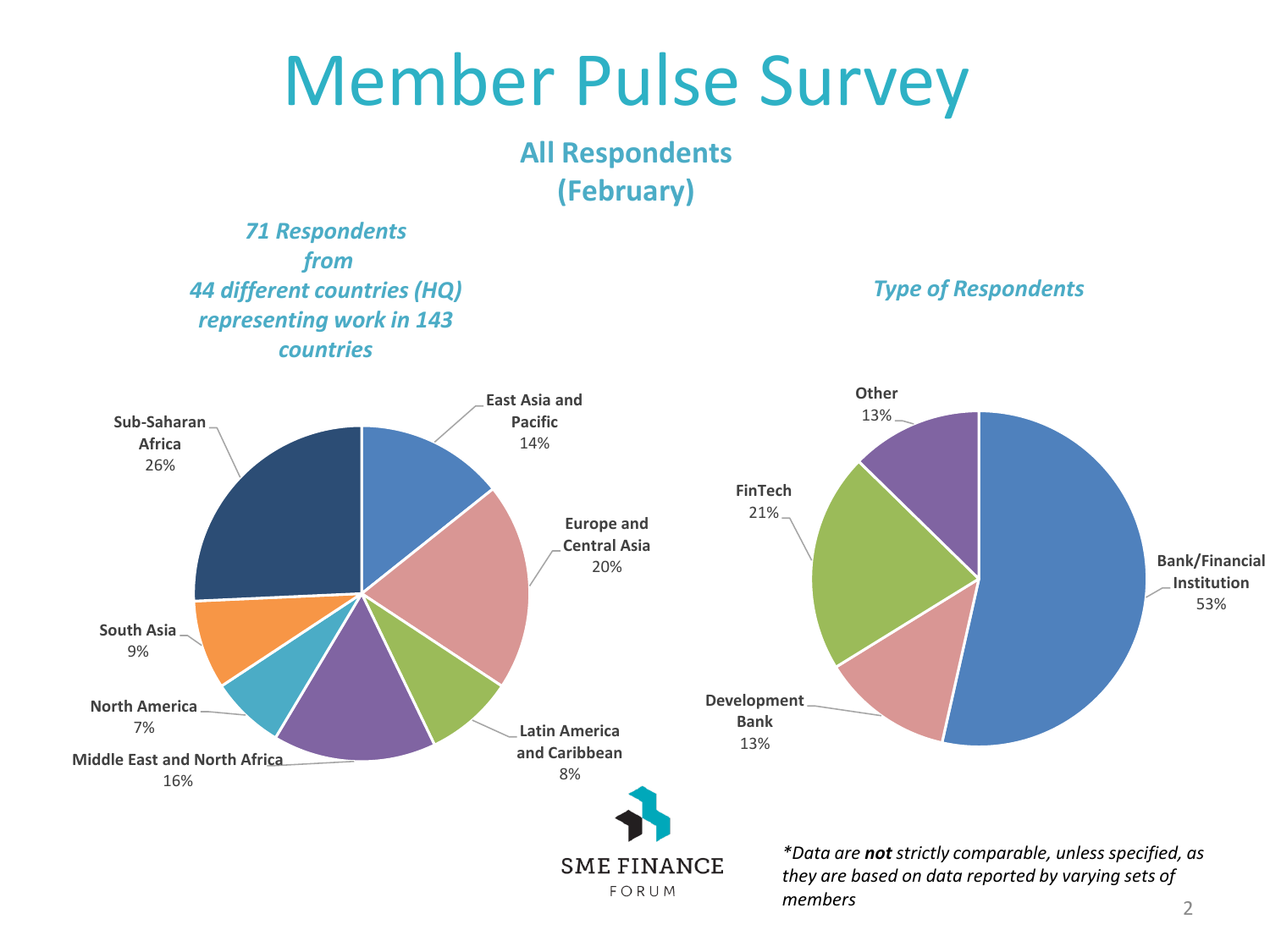

### **How has your business been affected? (71)**

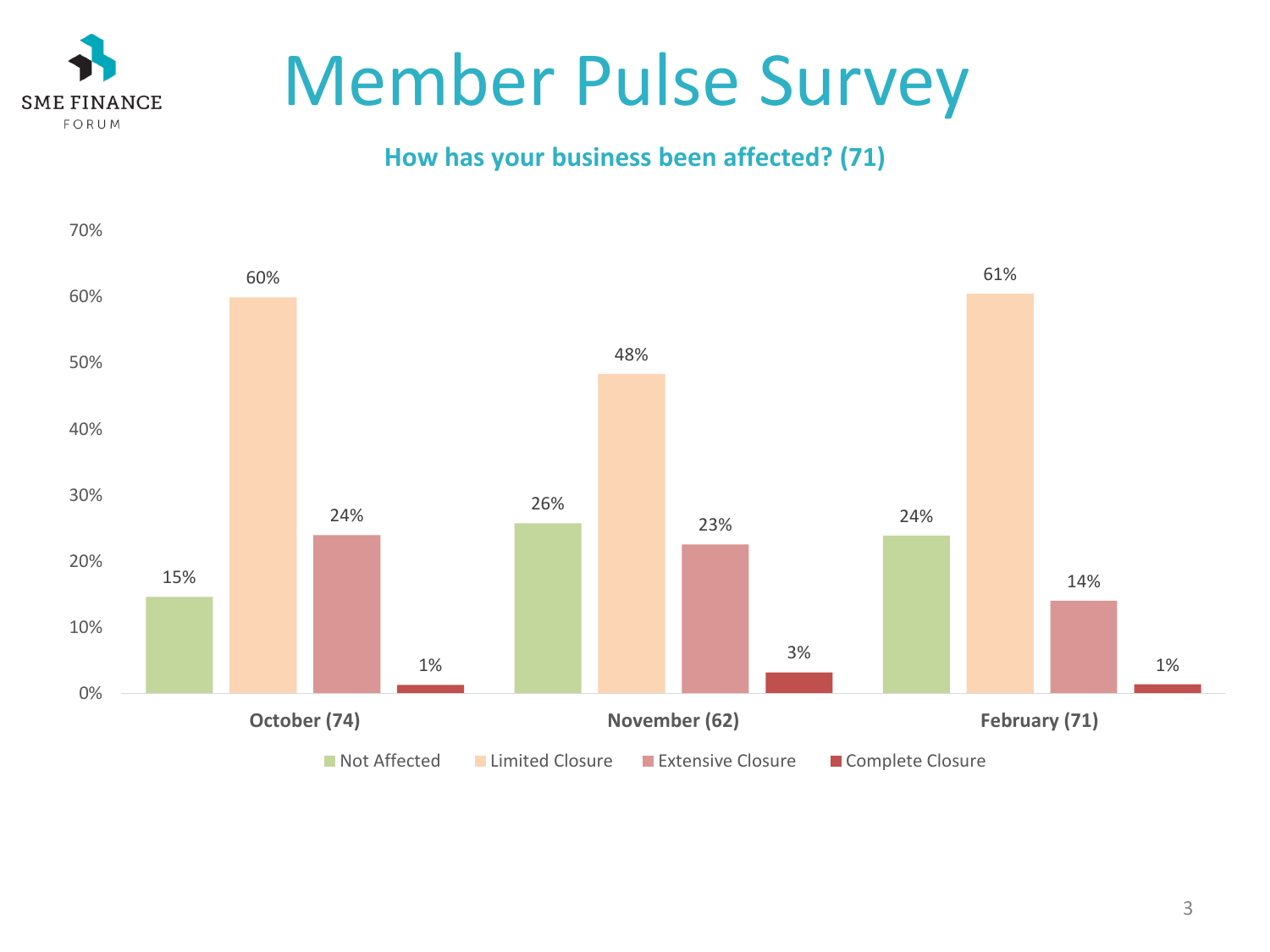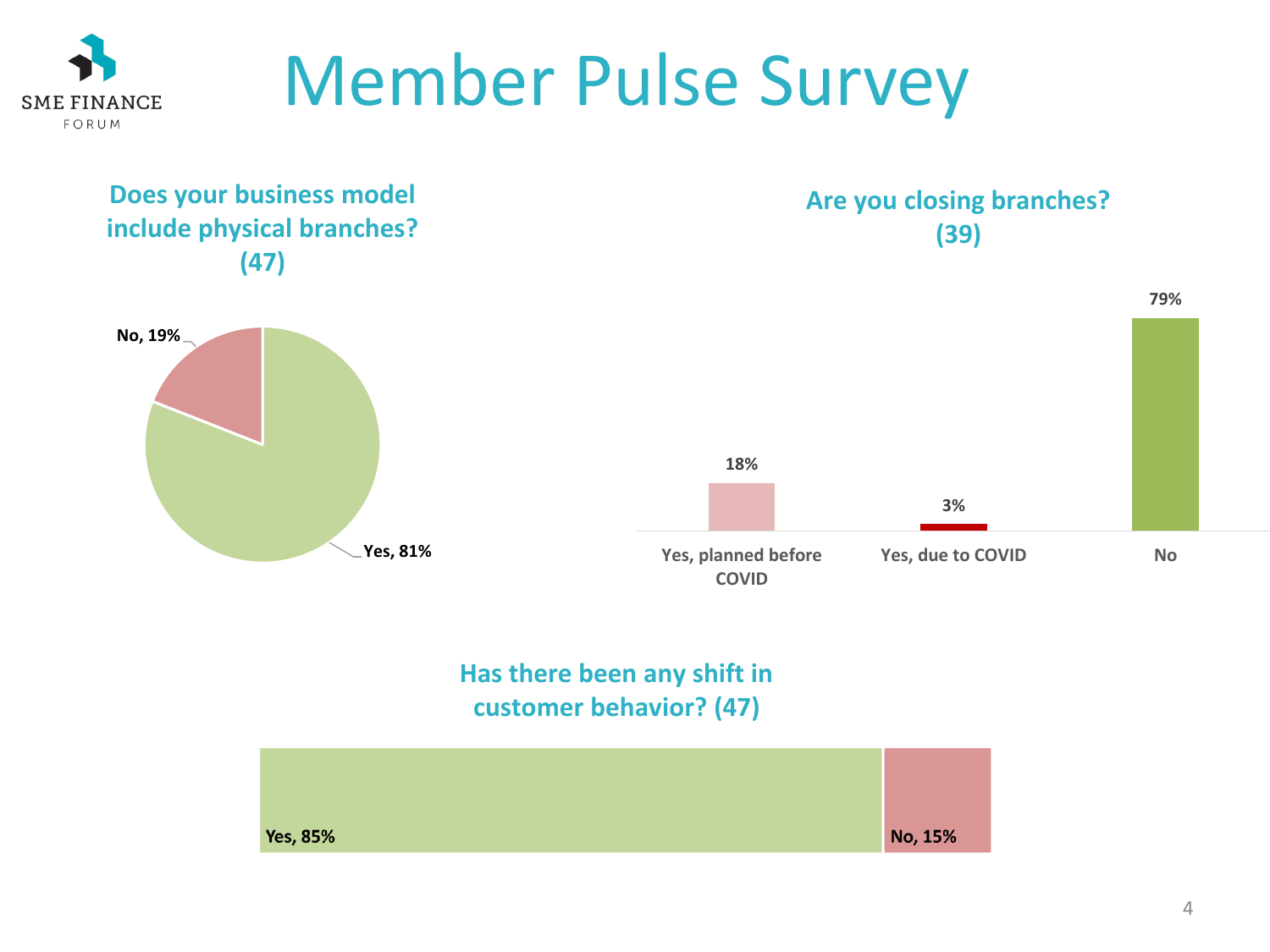

#### **Proportion of customers…**

### **Sales Origination through Digital Channels (38) Customer Digital Activity (38)**

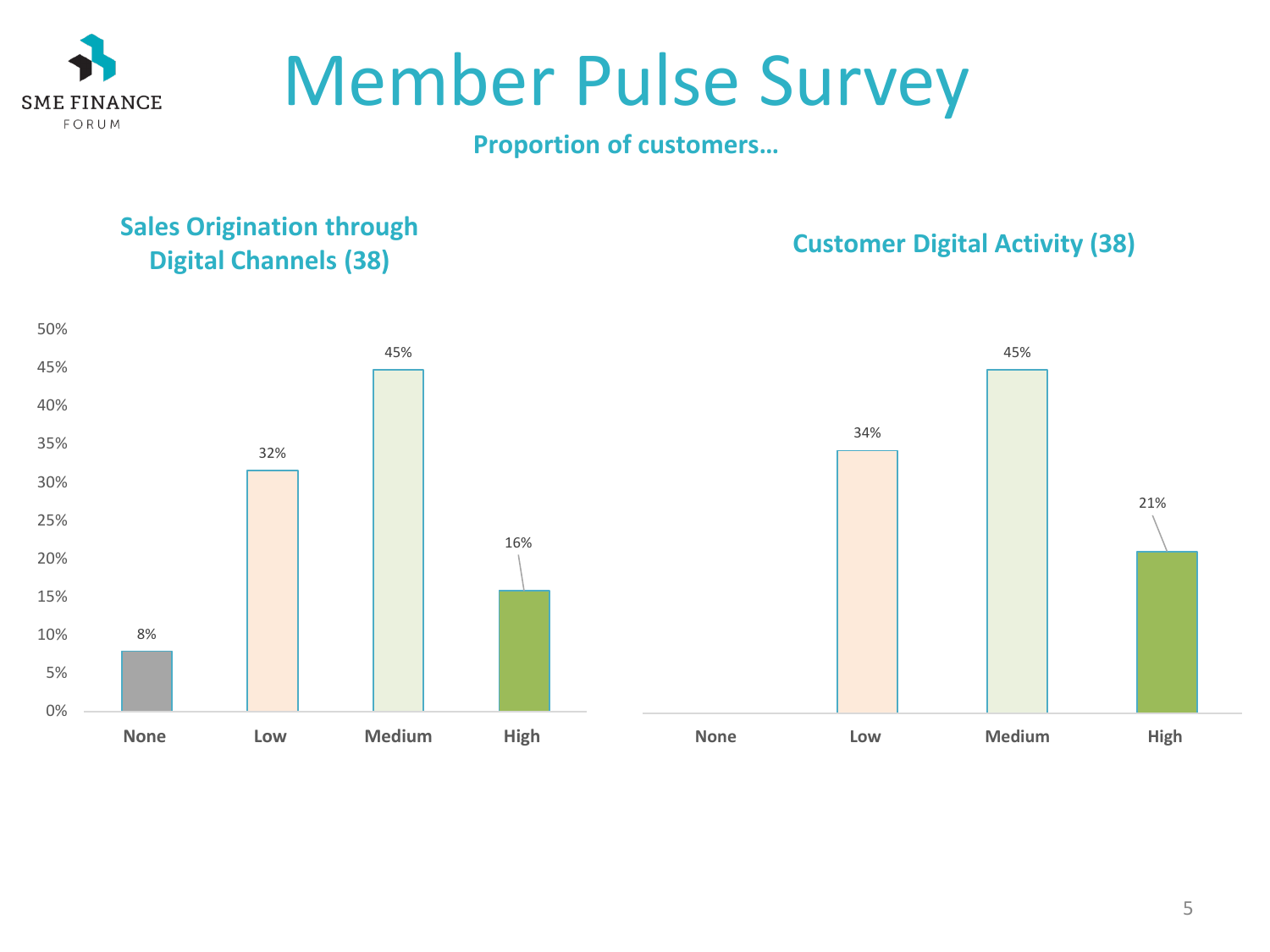

FORUM

### **How effectively have your staff been able to work from home? (54)**

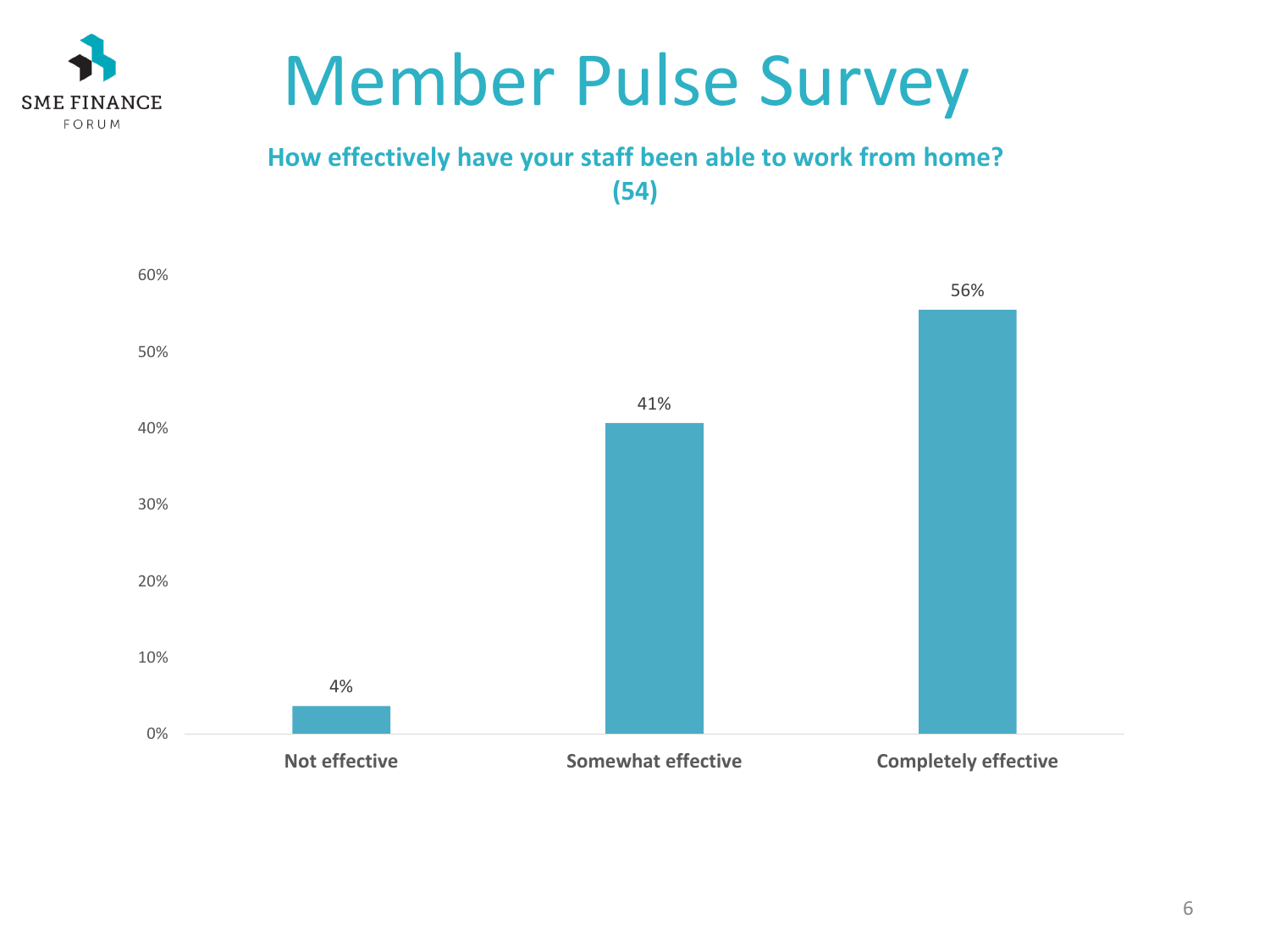

### **Which channels saw traffic change? (36)**

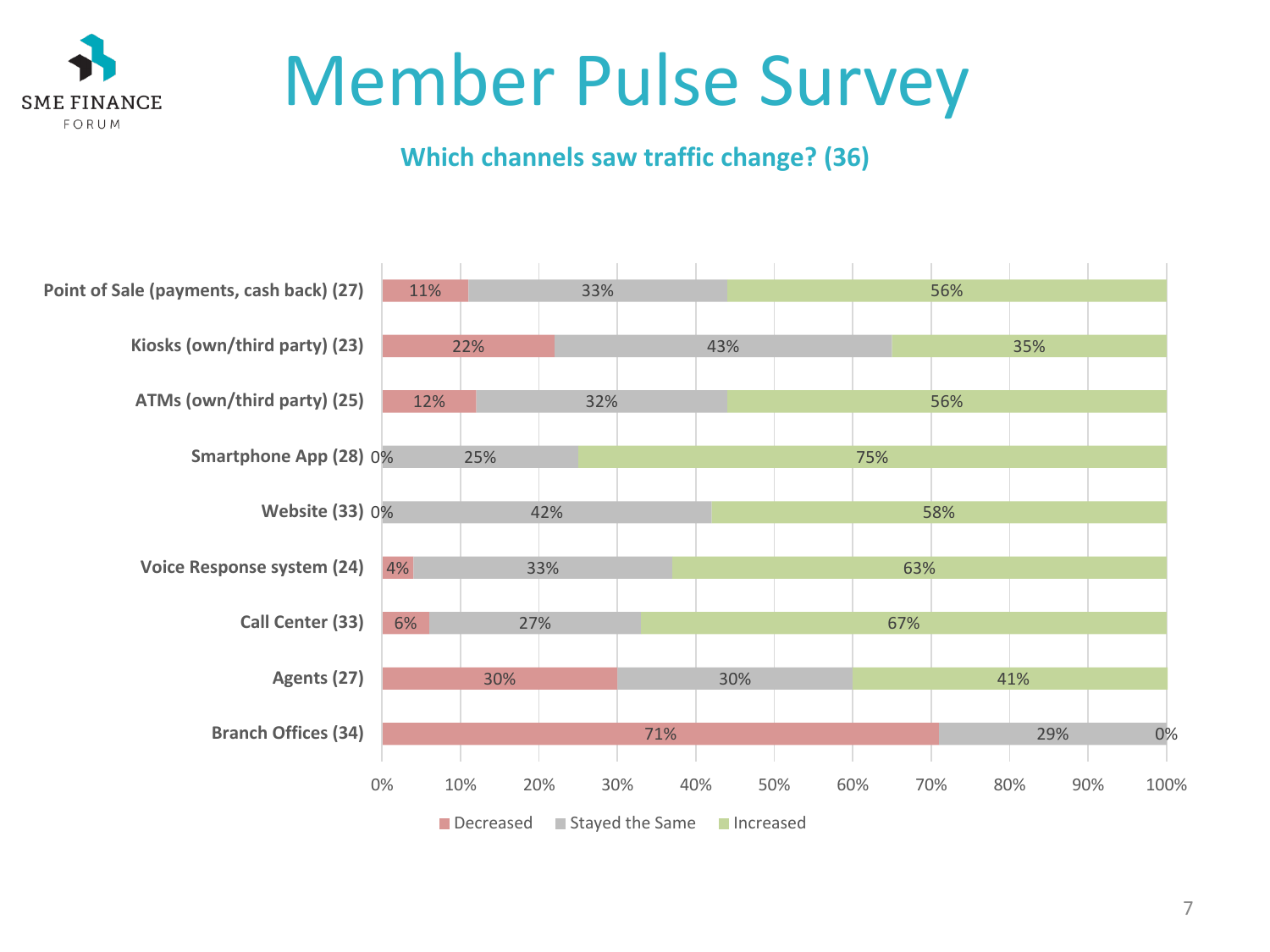

### **Operational Change (45)**



8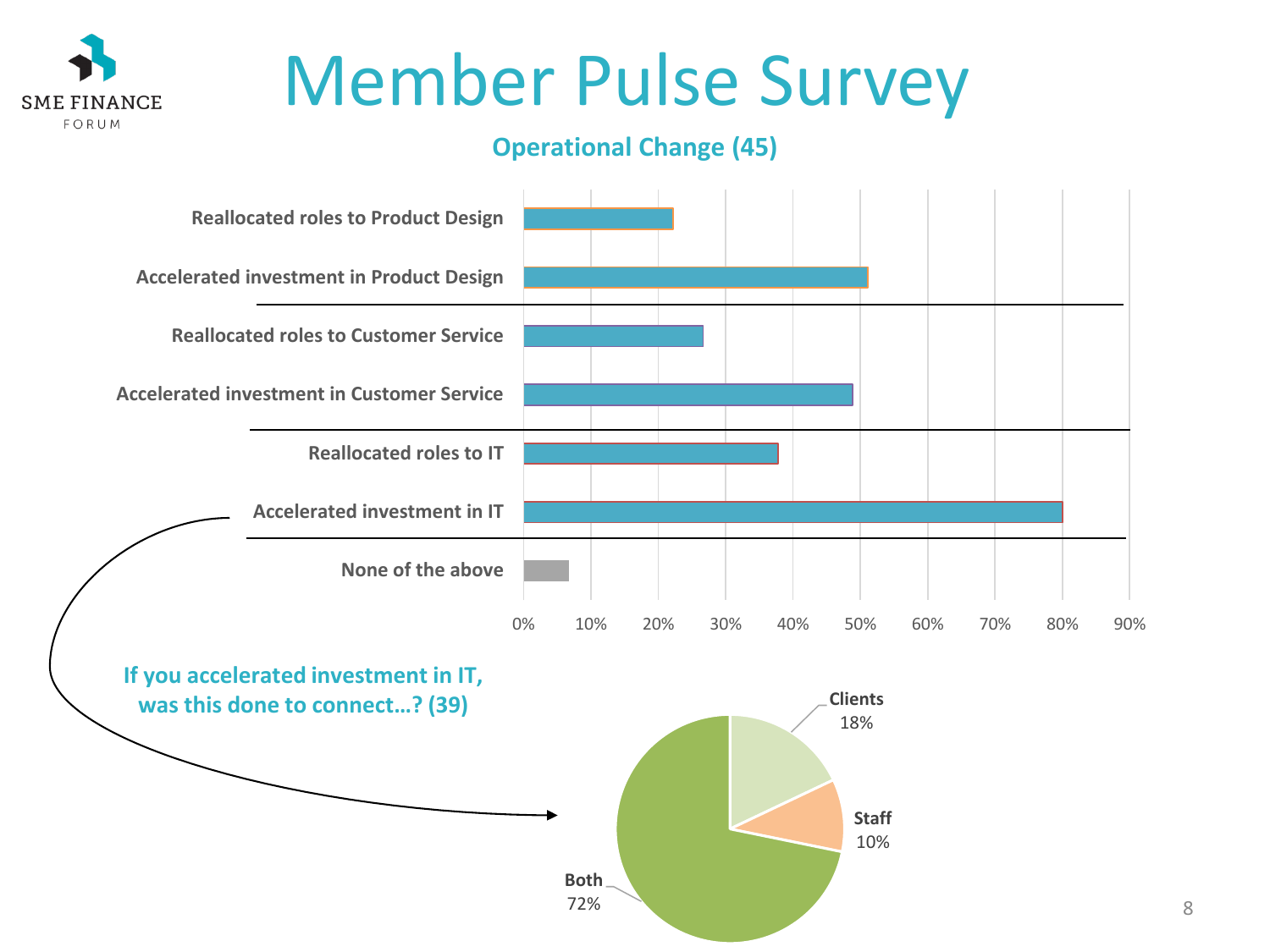

70%

# Member Pulse Survey

### **How has your business been affected?**

0% 0% 59% 26% 42% 20% 8% 23% 23% 35% 35% 58% 13% 31% 15% 14% 3% 33% 46% 11% 35% 11% 28% 32% 0% 10% 20% 30% 40% 50% 60% **Increase in sales/revenue Decline in sales/revenue Loss of customers Gain of customers Wholesale funding difficulties Deposits decreased/drawdown inflows/collections Reduced Asset impairment**

 $\Box$  October (75)  $\Box$  November (62)  $\Box$  February (57)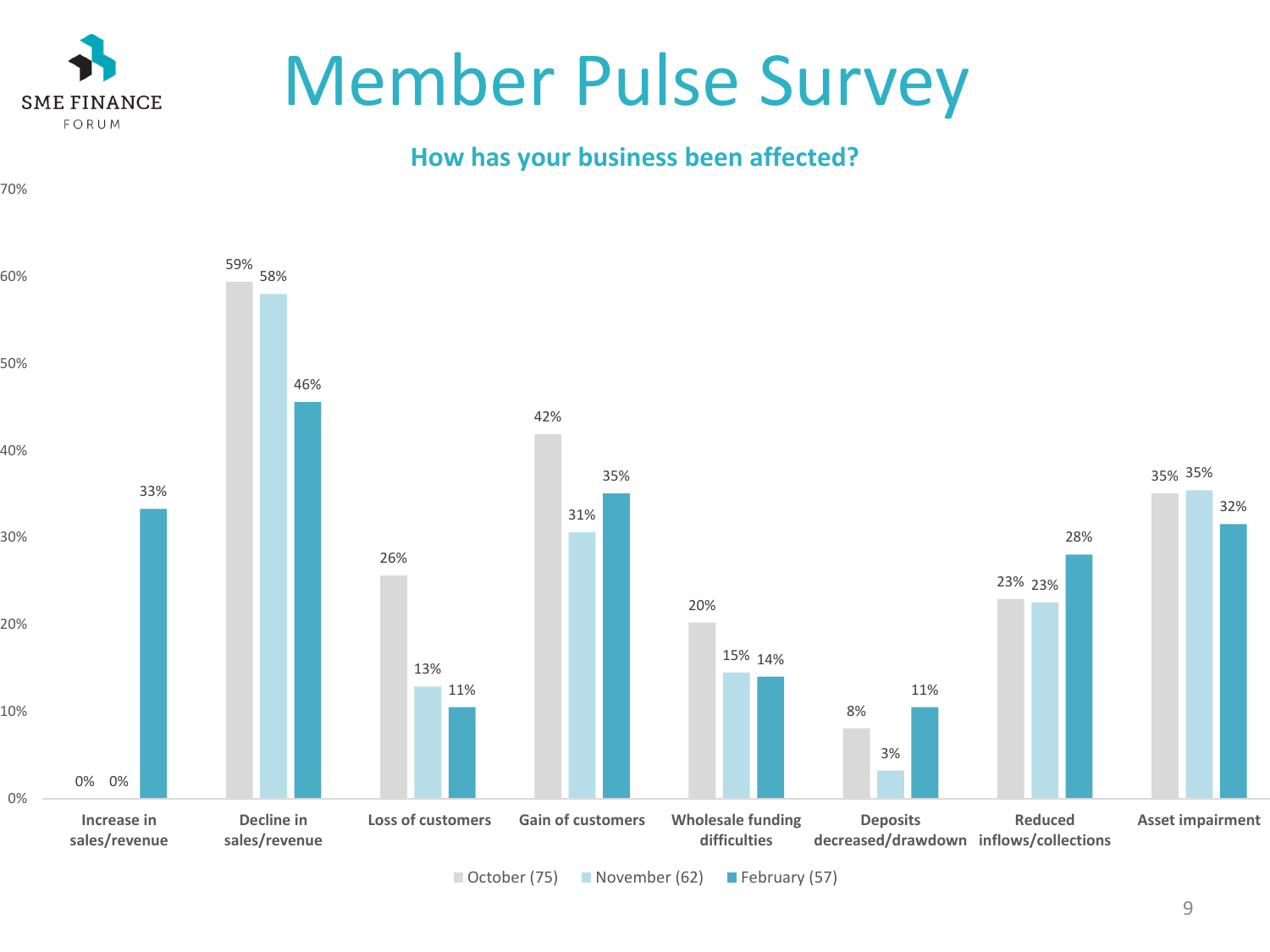#### **How has your portfolio been affected? (46)**

**SME FINANCE** FORUM

**Have you changed your credit criteria? (46)**



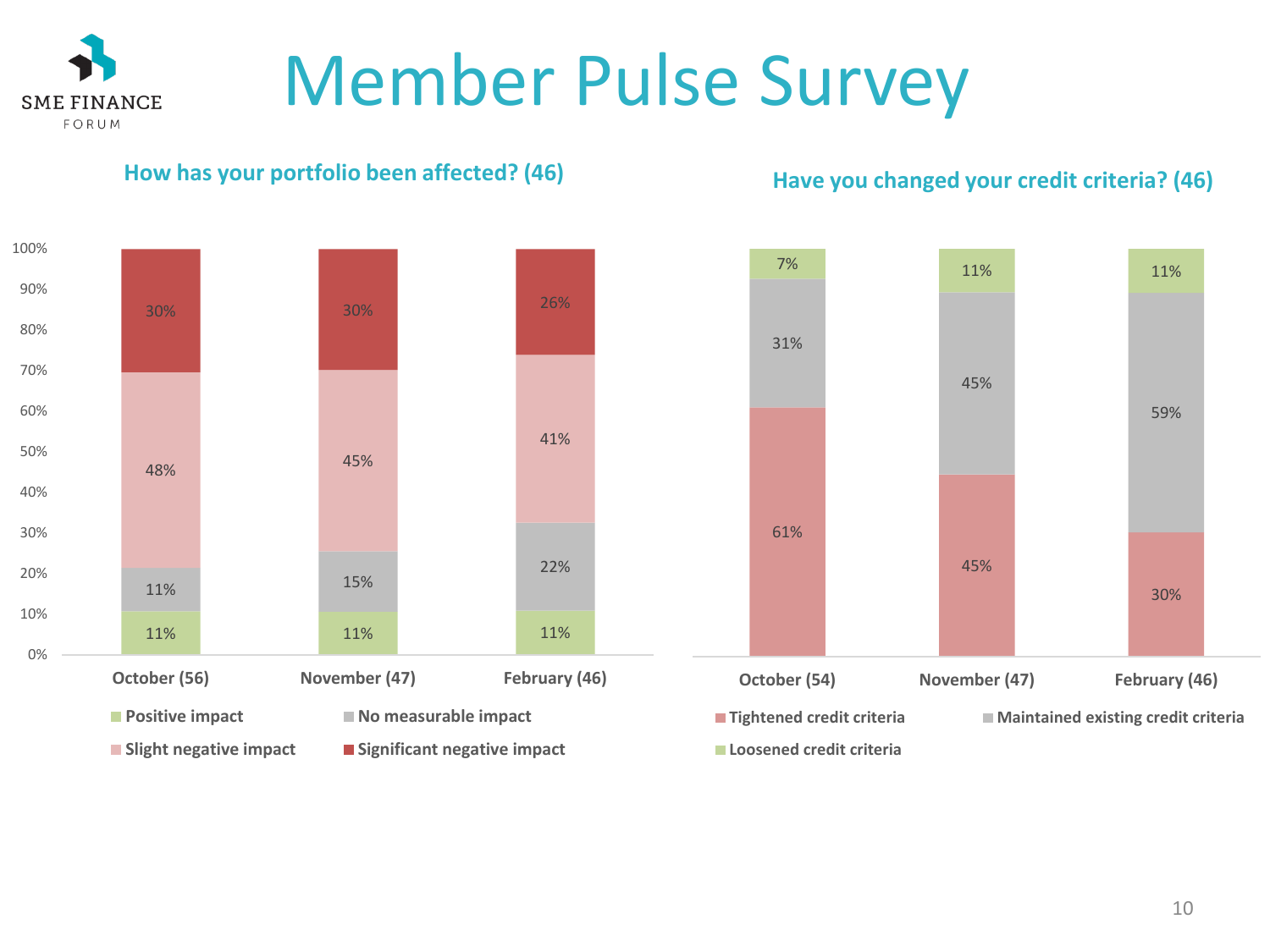

#### **Has your time frame from loan application to onboarding changed? (48)**

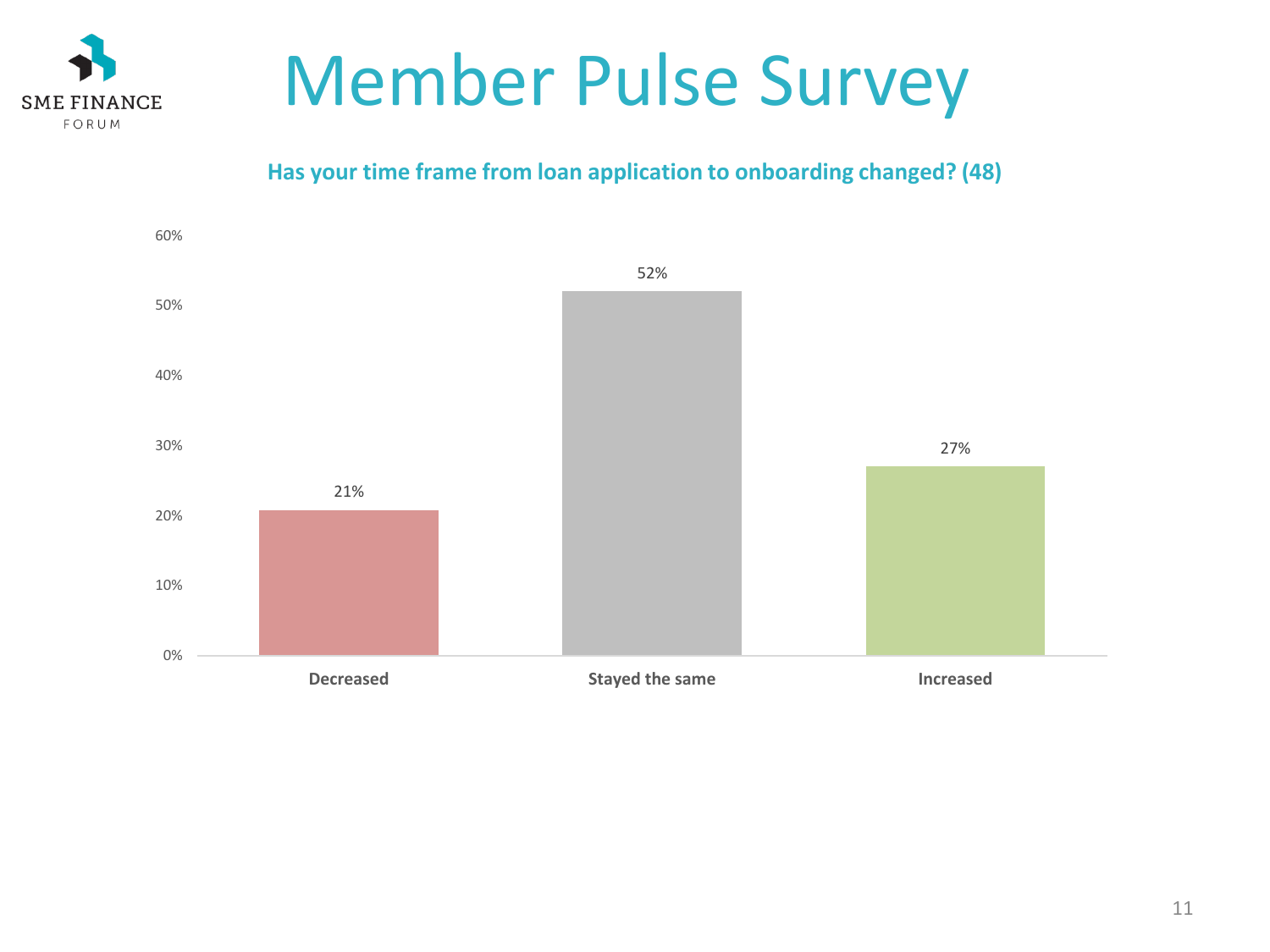

**SME FINANCE** FORUM

#### **Are you continuing lending to new and existing customers?**



2%

12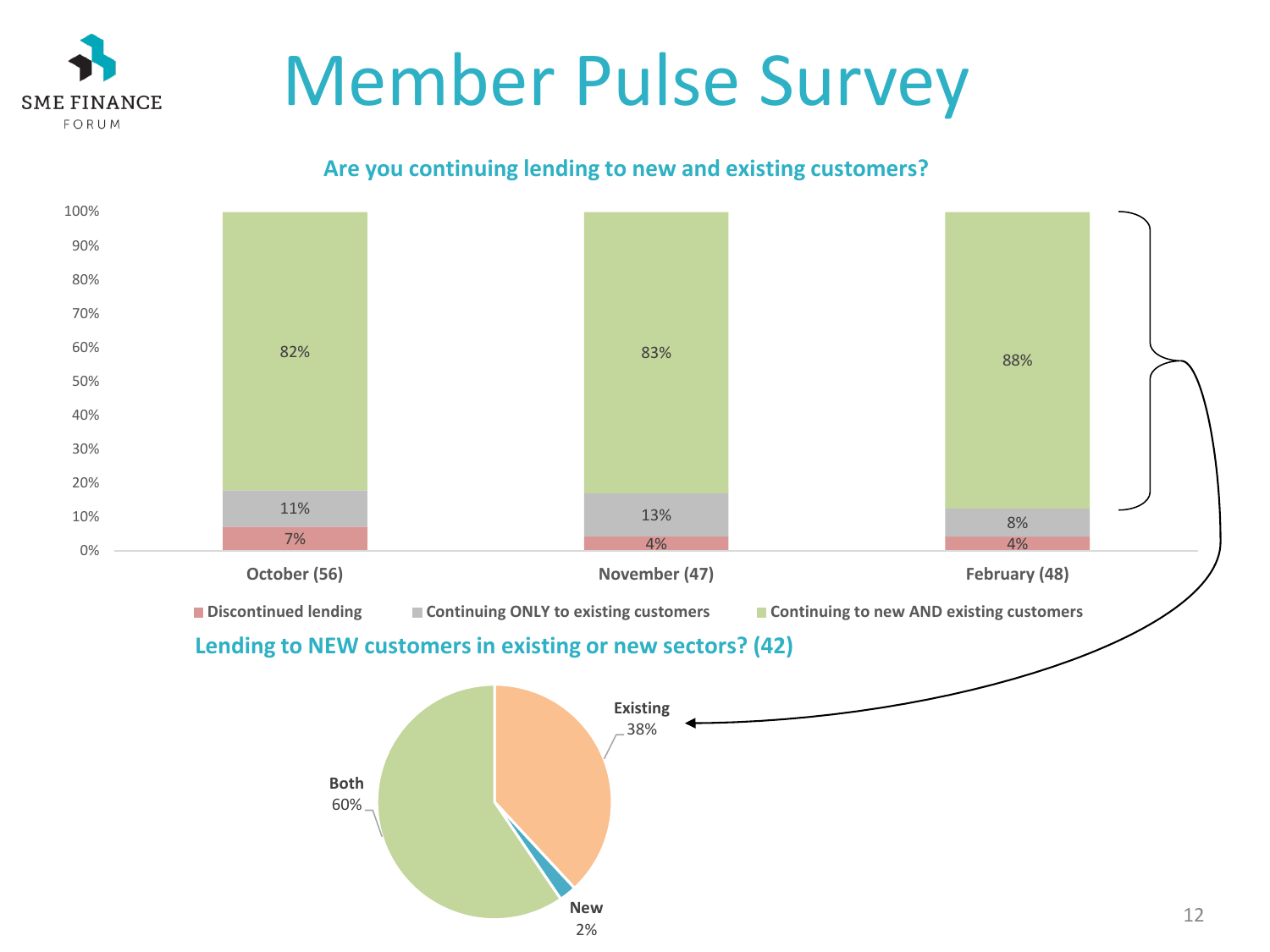**Next quarter, what do you expect to happen to… Lending**



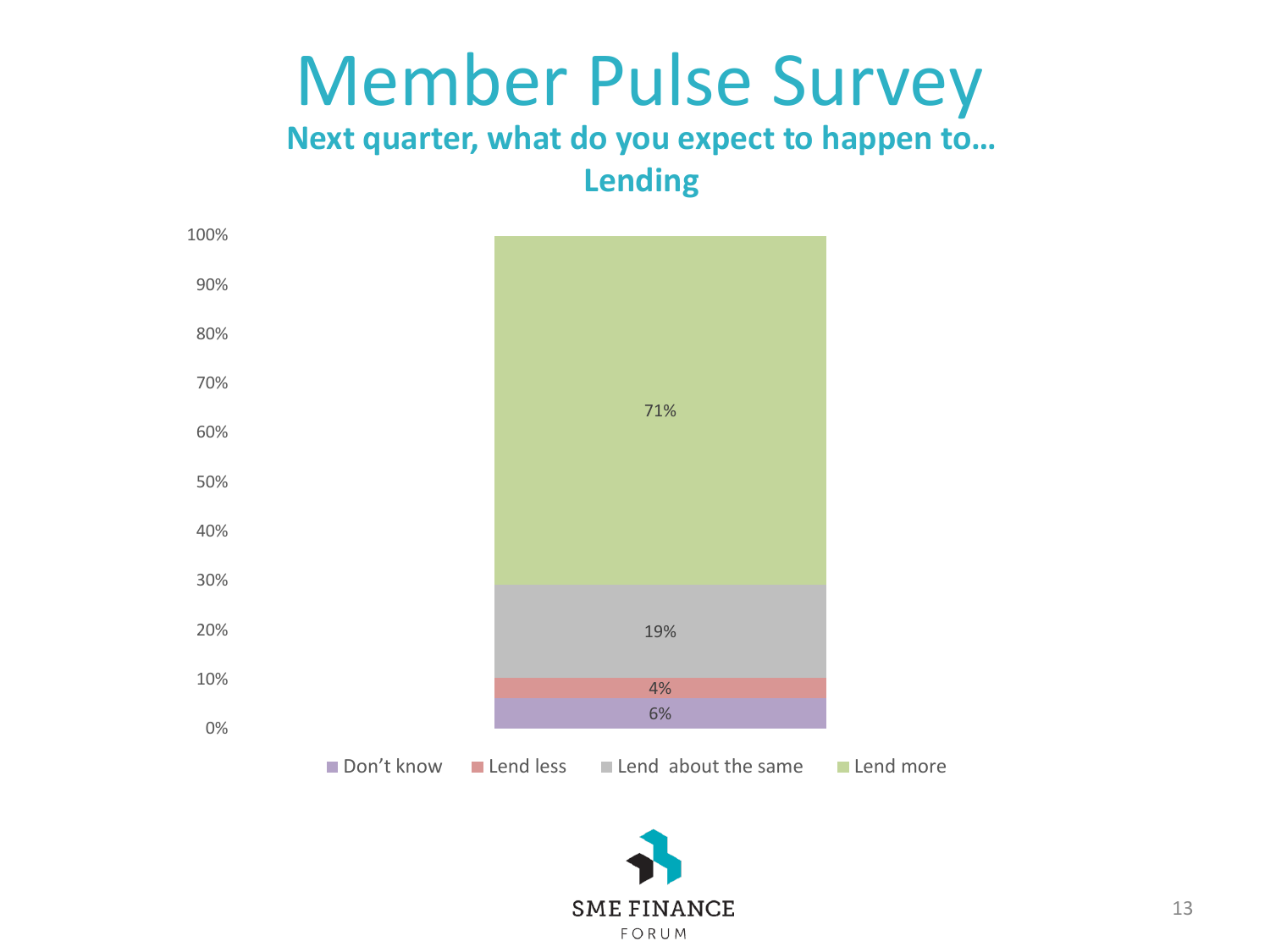### **Percentage of SME clients in financial distress now? (43)**



**Percentage of SME clients in distress now**

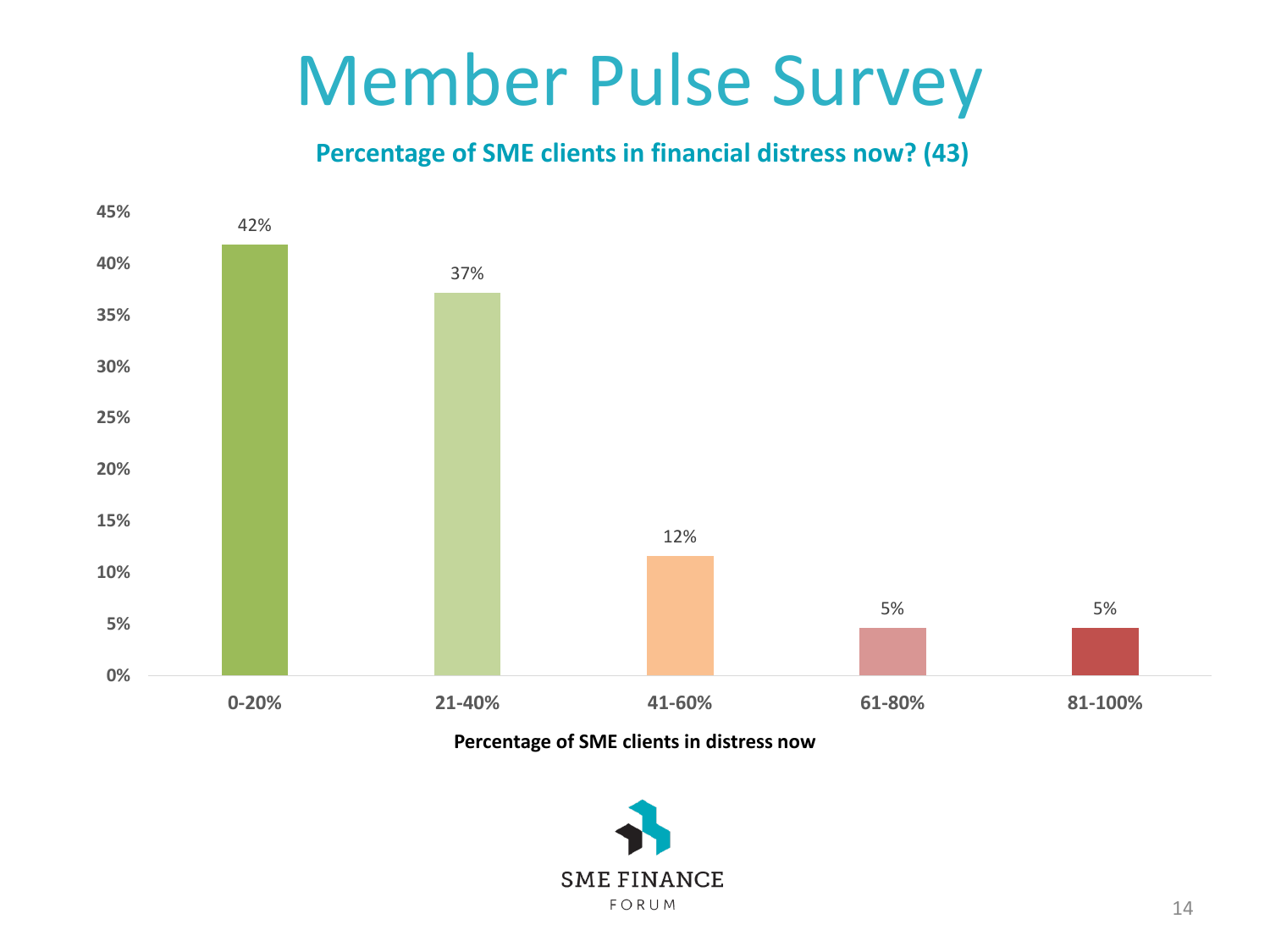**Percentage of SME clients expected to be in financial distress in three months?** 

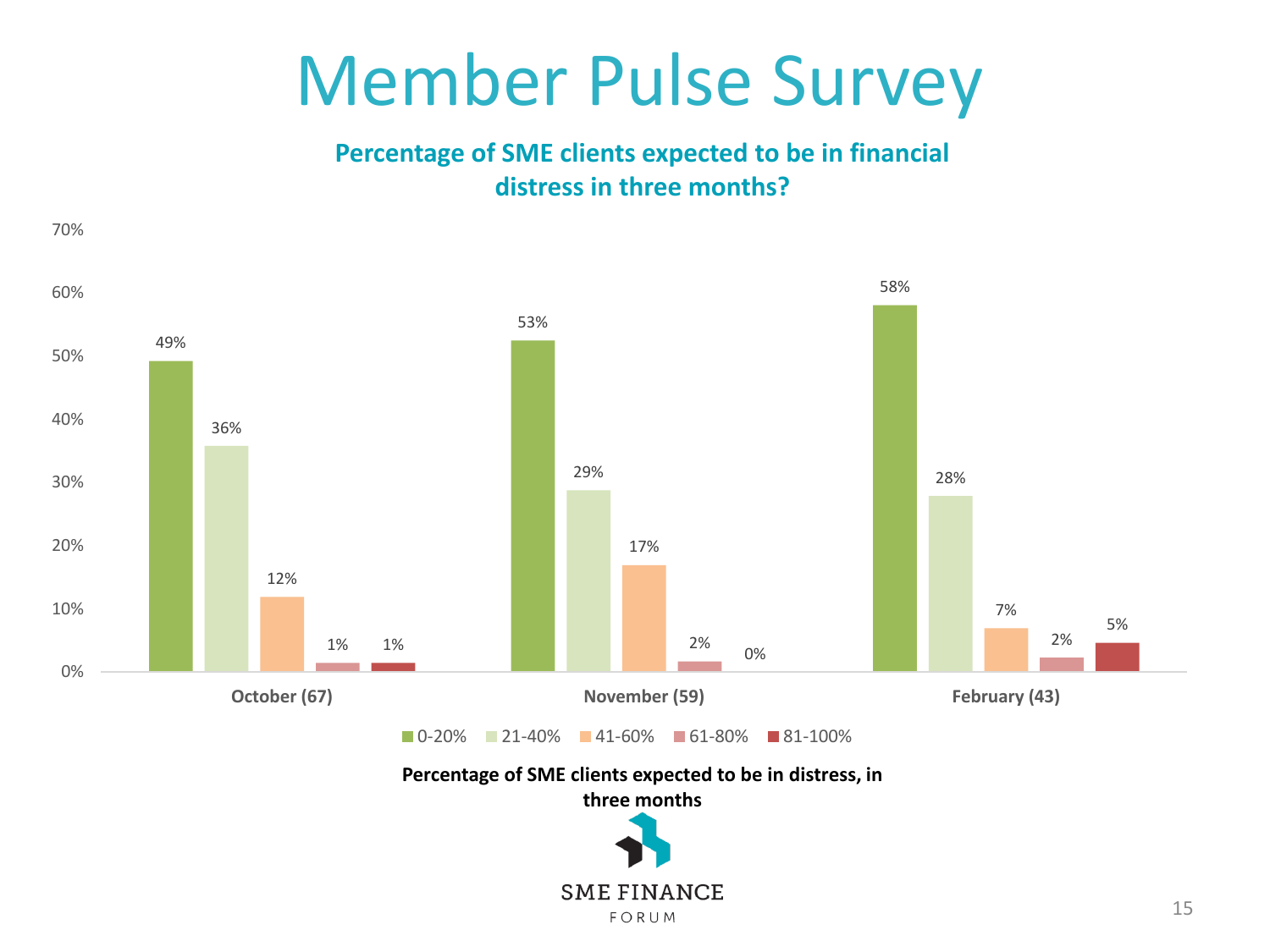### **Are you investing in Digitizing Clients? (45)**

**Are you investing in Upskilling clients (47)**



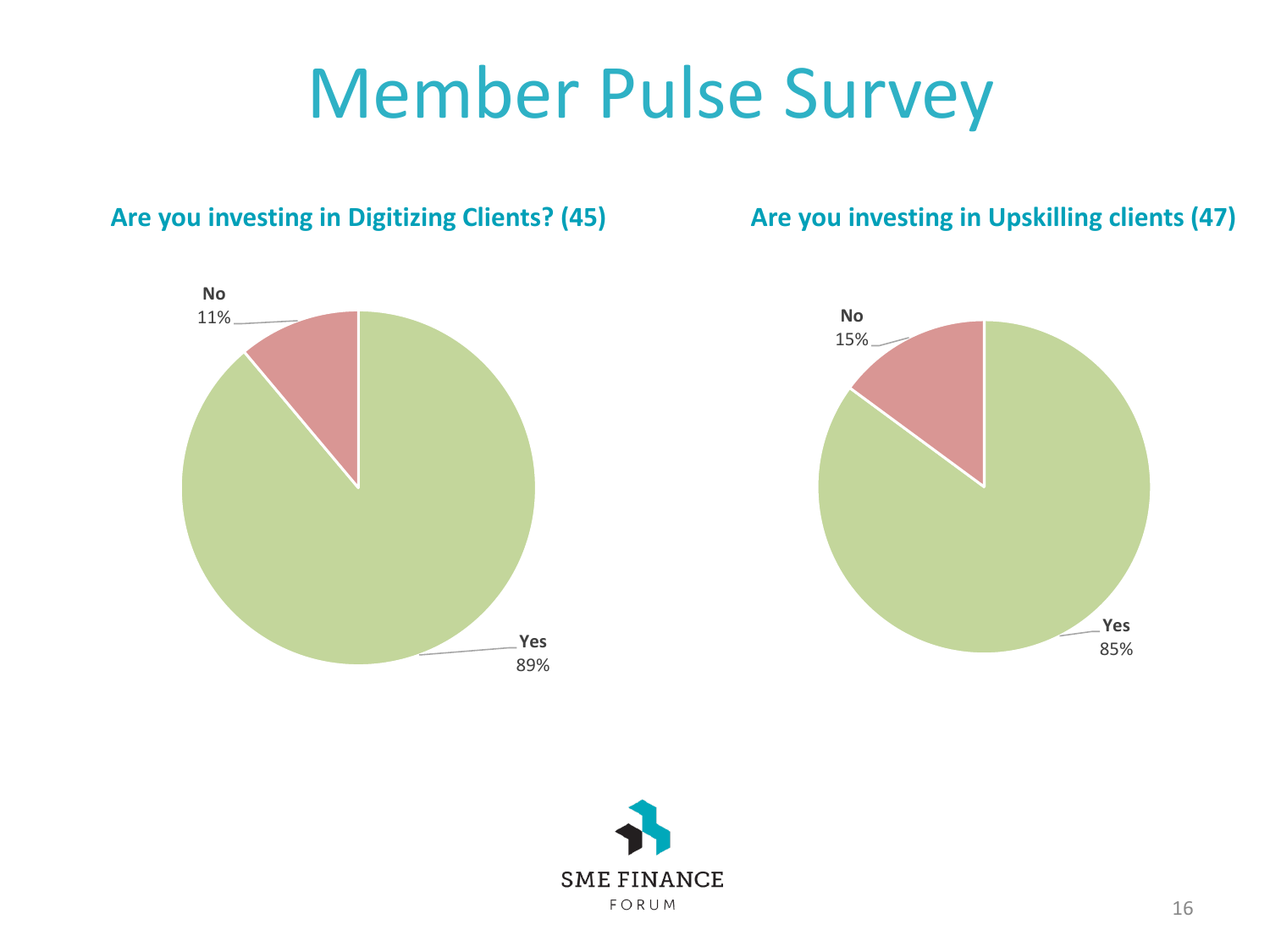

### **Next quarter, what do you expect to happen to… Revenue**

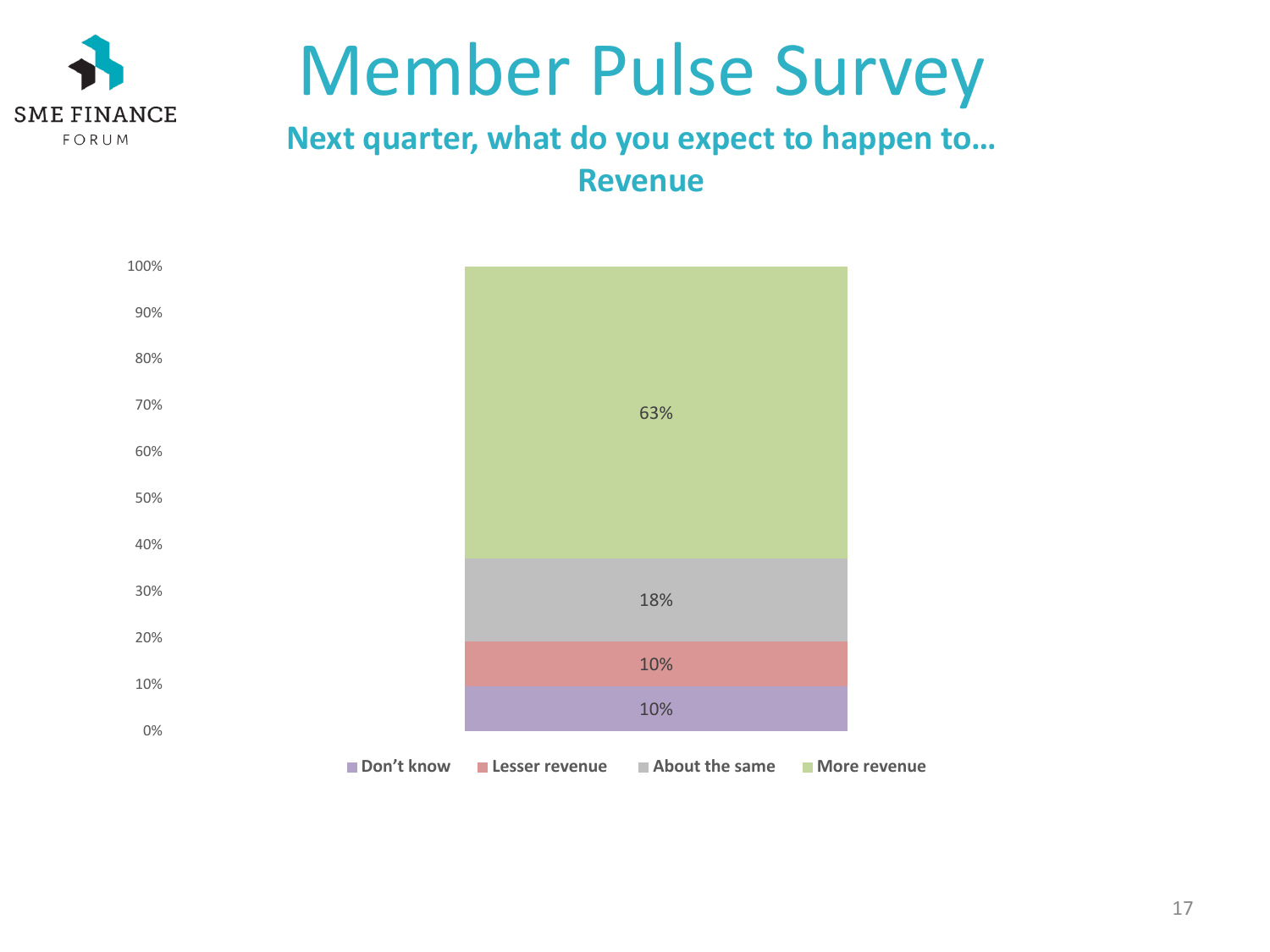

### **Next quarter, what do you expect to happen to… Number of Customers**